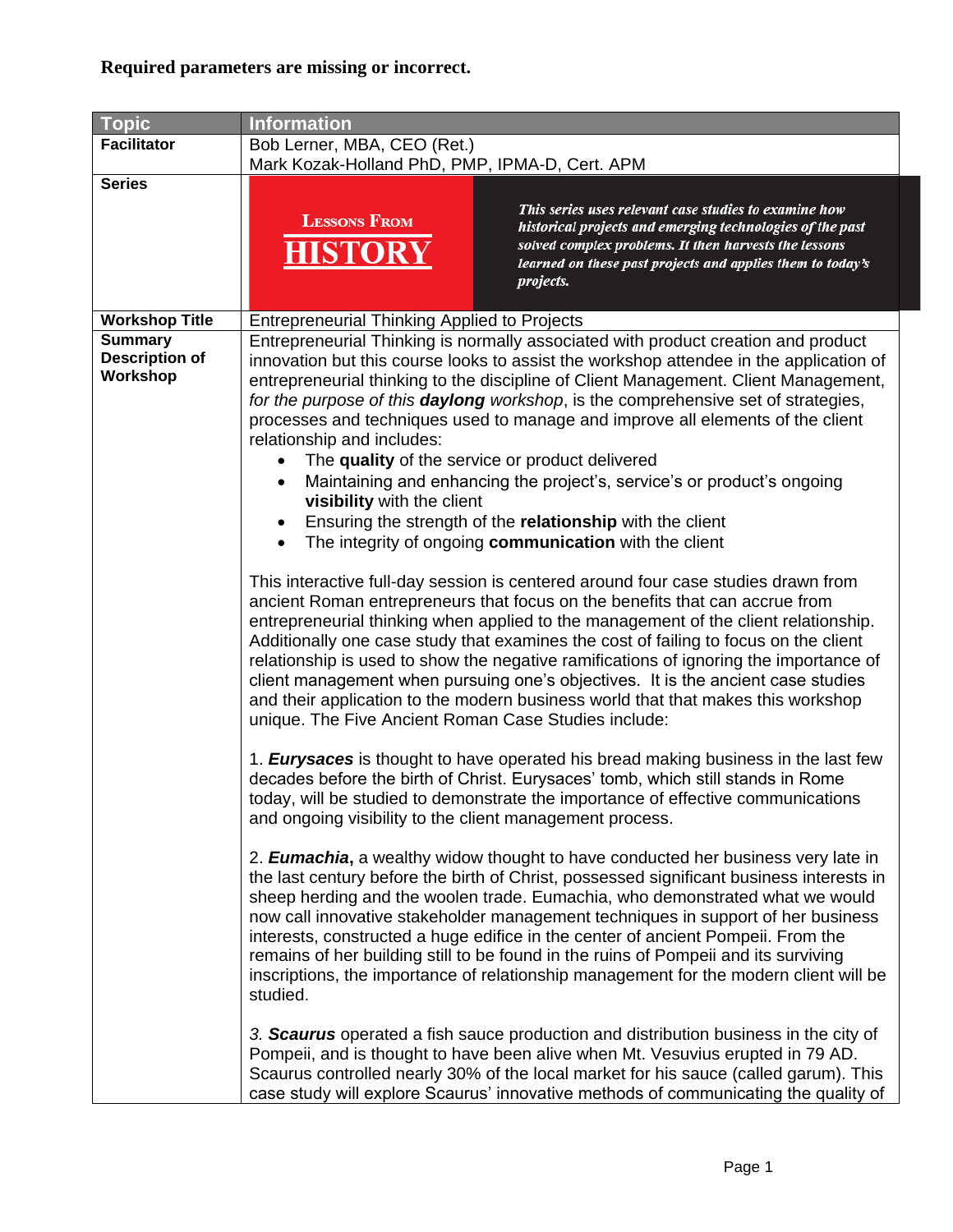|                                                          | his products to his ancient and often illiterate customers.<br>4. Pliny the Younger was a wealthy Roman Senator as well as an imperial advisor,<br>lawyer, financial administrator, author and Tuscan vineyard owner. Among Pliny's<br>surviving letters is one describing his actions during a grape price collapse that<br>affected his vineyards in 107 AD. Pliny's grape buyers, who purchased his grapes<br>on "spec" while still growing on the vine, potentially faced financial ruin. Pliny<br>resolved to implement an innovative rebate program that offered financial benefit to<br>his grape buyers and financial stability for his vineyard. As a result Pliny showed the<br>benefits of placing a greater emphasis on long-term relationships rather than short-<br>term profits. |
|----------------------------------------------------------|-------------------------------------------------------------------------------------------------------------------------------------------------------------------------------------------------------------------------------------------------------------------------------------------------------------------------------------------------------------------------------------------------------------------------------------------------------------------------------------------------------------------------------------------------------------------------------------------------------------------------------------------------------------------------------------------------------------------------------------------------------------------------------------------------|
|                                                          | 5. Marcus Crassus was the wealthiest Senator in the Roman Republic with assets<br>estimated today at \$11 billion dollars and helped to finance a young Julius Caesar's<br>political career. Crassus is also known to history as one of the greediest men of all<br>time, capitalizing on the misfortunes of others to accumulate his great wealth and for<br>the attendees of this workshop, will be shown to represent the worst of client<br>management.                                                                                                                                                                                                                                                                                                                                     |
| Learning<br><b>Objectives</b><br><b>Purpose/Benefits</b> | In this workshop you will learn what Entrepreneurial thinking is and how it is critical<br>to success in the business world - both modern and ancient. Typically thinking<br>entrepreneurially when focusing on the client requires the following six attributes in a<br>project manager, process manager, business manager or any other individual<br>striving to achieve his or her objectives: vision, flexibility, confidence, tenacity,<br>opportunism and passion. These six attributes will be used in a detailed presentation<br>driven analysis of the ancient entrepreneurs' efforts at client management.                                                                                                                                                                            |
|                                                          | The workshop also provides a series of insights to be gained from the five ancient<br>entrepreneurs and their actions, providing a unique perspective on client<br>management. A few examples of the many insights that emerge from these<br>fascinating entrepreneurs include:<br>• Effective client communication must consistently stay on message.<br>• When is comes to satisfying the client there is no substitute for passion.<br>• Stakeholders require attention in direct proportion to their importance to your<br>success.                                                                                                                                                                                                                                                         |
|                                                          | • Know your audience and communicate clearly.<br>• When it comes to the facts, you cannot over communicate with a client.<br>• Client Management is more a marathon than a sprint.<br>• A predatory reputation is nearly impossible to reverse.<br>• Exploiting innovation is not synonymous with exploitation.                                                                                                                                                                                                                                                                                                                                                                                                                                                                                 |
|                                                          | Finally it is important to note that these ancient entrepreneurs conducted their<br>complex businesses without the benefit of the information and communication<br>technologies that we have become so dependent upon in our daily lives today.<br>Despite this limitation (and many others as well) each entrepreneur still managed to<br>create a successful enterprise, some of rather significant size. It is this success,<br>unbundled from the technological tools of today that makes the workshop's case<br>studies so powerful.                                                                                                                                                                                                                                                       |
| <b>Presenter</b><br><b>Biography</b>                     | Following a brief stint at Xerox early in his career, Bob spent more than 20 years<br>working at Wang Laboratories rising to President of Wang's North American Field<br>Service operation with responsibility for over 4,000 employees and revenues of more<br>than half a billion dollars. In 2000 Bob led a management buyout of a division of the                                                                                                                                                                                                                                                                                                                                                                                                                                           |